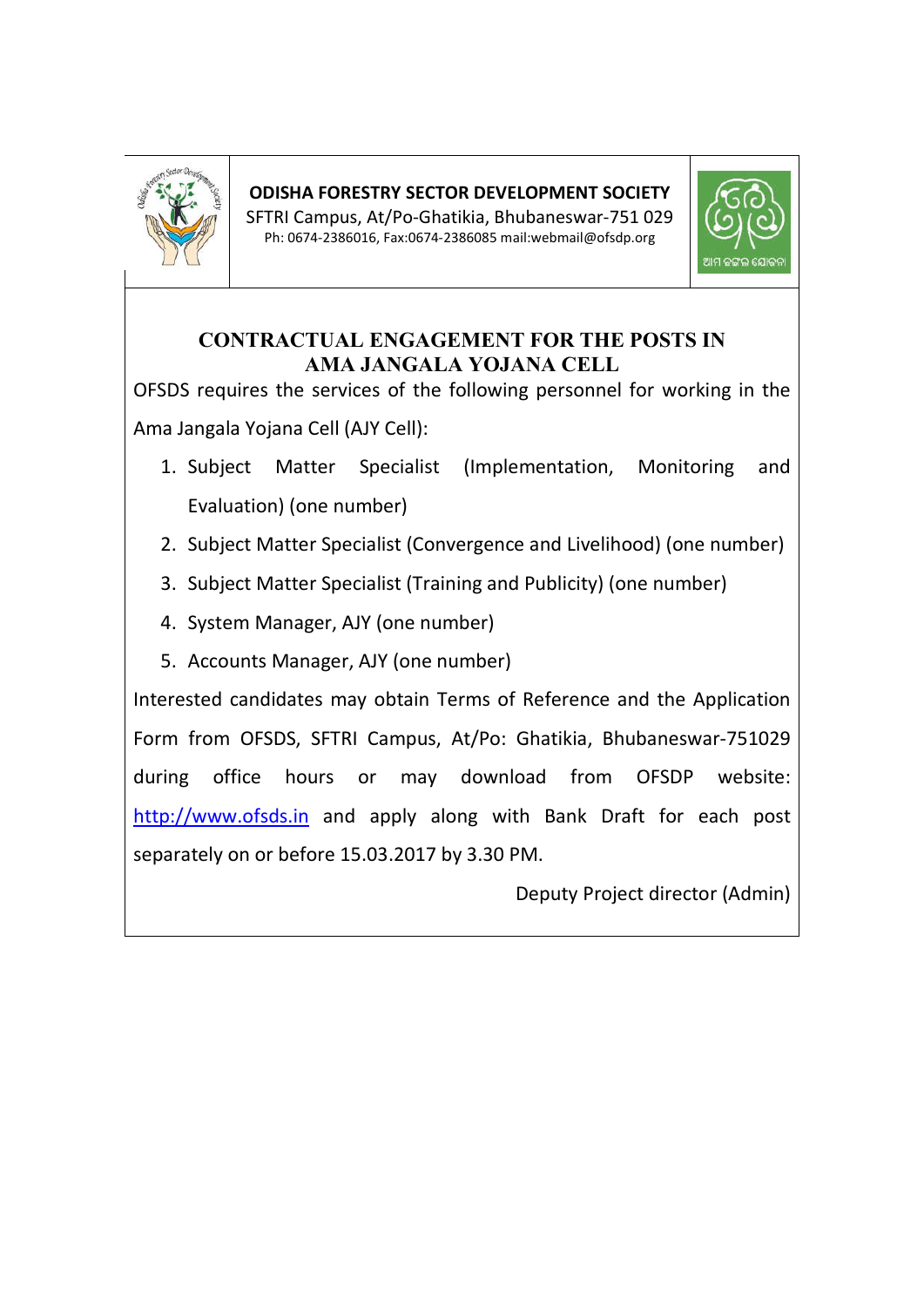

AJY Cell, AMA JUNGALA YOJANA ODISHA FORESTRY SECTOR DEVELOPMENT SOCIETY, SFTRI Campus, Ghatikia, Bhubaneswar - 751029



# TERMS OF REFERENCE

## Application for Contractual Appointment to the post of

- 01. \*Subject Matter Specialist (Implementation, Monitoring & Evaluation)
- 02. \*Subject Matter Specialist (Convergence & Livelihoods)
- 03. \*Subject Matter Specialist (Training and Publicity)
- 04. \*System Manager
- 05. \*Accounts Manager
- Note : \* (Tick whichever is applicable and apply separately for each post. Bank Draft **is to be attached for each post applied)**

## **Last date of Filing Application complete with Bank Draft: 15.03.2017 by 3:30 pm**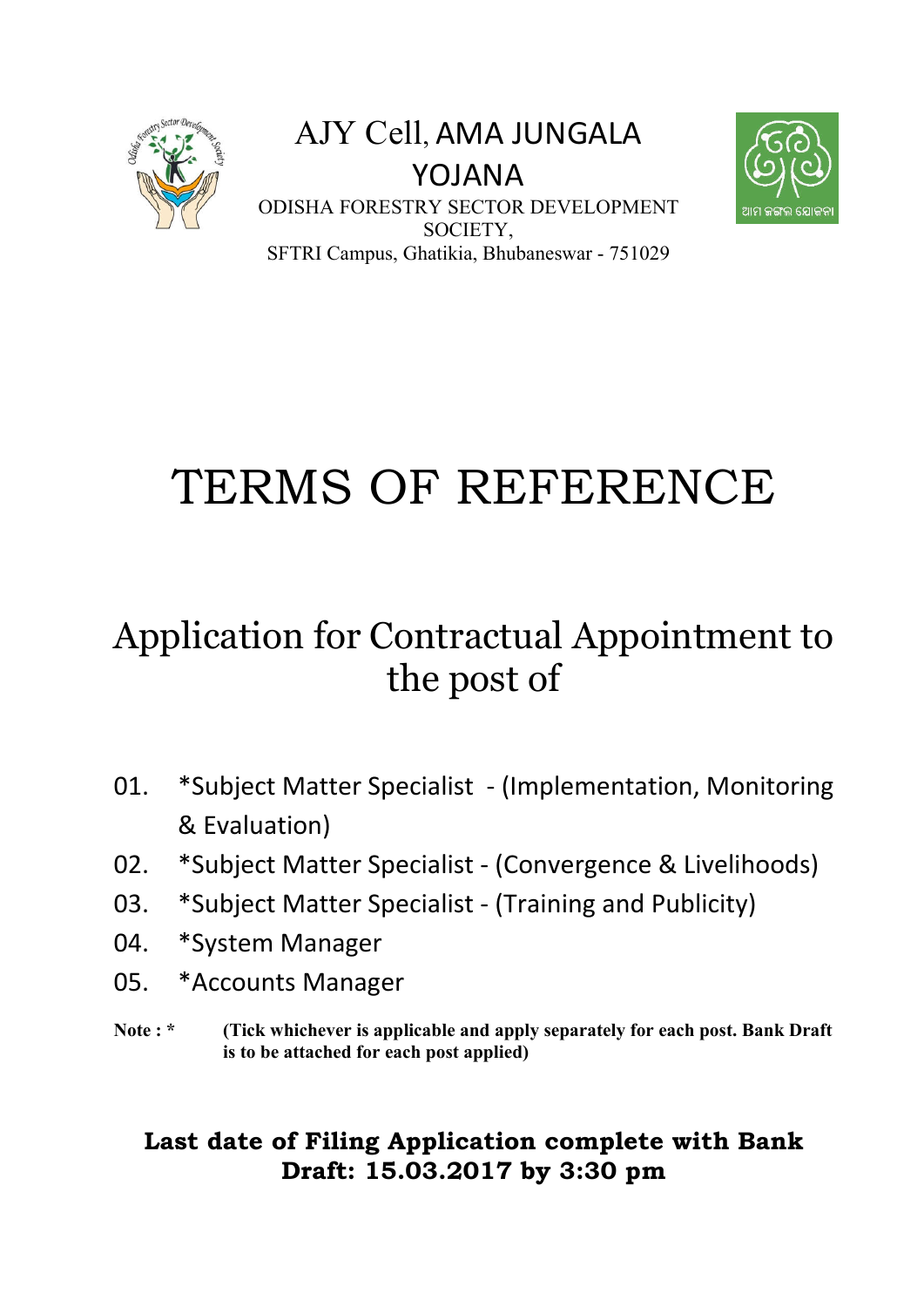## **Table of Contents**

| <b>Schedule</b><br>No. | <b>Name of Schedule</b>         | page    |
|------------------------|---------------------------------|---------|
|                        |                                 |         |
|                        | Project brief & Vacancy         |         |
|                        | Job description and eligibility | $2 - 7$ |
|                        | criteria                        |         |
|                        | <b>Application Form</b>         | - 11    |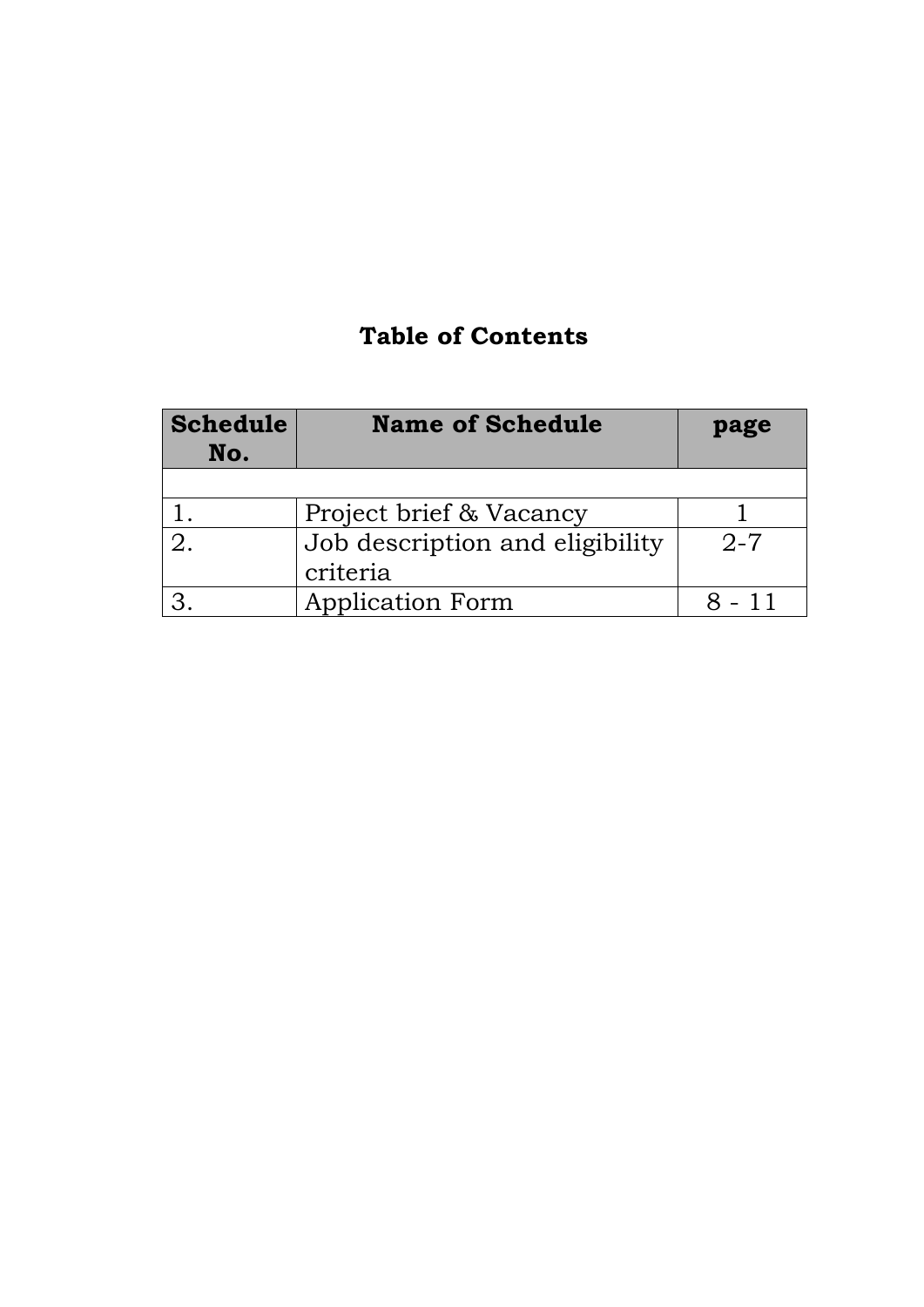#### **Project Brief and Vacancy Position:**

Ama Jangala Yojana is an endeavour of the Government of Odisha, Forest & Environment Department, being implemented through AJY Cell under Odisha Forestry Sector Development Society to promote sustainable forest management in the state with emphasis on livelihood support for the communities living in the forest fringe villages in VSS mode. Under AJY scheme, it is envisaged to strengthen the community based initiative for protection of the forest and creation of alternate livelihood opportunities to reduce pressure on forest. The objectives of AJY are to conserve and restore degraded forests with active engagement of communities living in the forest fringe by developing their skills through capacity building and creation of alternate livelihood opportunities. This would arrest further degradation of forests and the alternate livelihood opportunity would reduce their dependence on forests and thereby reduce pressure on forest.

During the implementation of the Ama Jangala Yojana Scheme services of technical personnel are required. Hence, the Society invites applications for contractual engagement to the following positions at the Ama Jangala Yojana Cell (AJY Cell), OFSDS, Ghatikia, Bhubaneswar with jurisdiction over the entire State:

|                  | Name of the Post                                                      | No.     | of |
|------------------|-----------------------------------------------------------------------|---------|----|
| No.              |                                                                       | Vacancy |    |
|                  | Subject Matter Specialist (Implementation, Monitoring and Evaluation) | One     |    |
| 2.               | Subject Matter Specialist (Training and Publicity)                    | One     |    |
| $\overline{3}$ . | Subject Matter Specialist (Convergence and Livelihood)                | One     |    |
| 4.               | Systems Manager, AJY                                                  | One     |    |
|                  | Accounts Manager, AJY                                                 | One     |    |

Applications complete in all respect must reach in person or by post to "The Principal Chief Conservator of Forests, Projects and The Project Director, Odisha Forestry Sector Development Society", SFTRI Campus, Ghatikia, Bhubaneswar-751029 on or before 3.30 pm on 15.03.2017. One person can apply for more than one post. **Each Applications must be accompanied with a Bank Draft for an amount of Rs. 500/- (Rs. Five Hundred) only drawn on any Nationalized Bank in favour of "PD, OFSDS and PCCF, Projects- AJY (State Plan)".** 

The applications received after last date shall not be entertained. This office will not be responsible for any postal delay. The Project authorities reserve the right to reject any application without assigning any reason thereto. **Candidates in employment must enclose NOC from the present employer along with the application form.**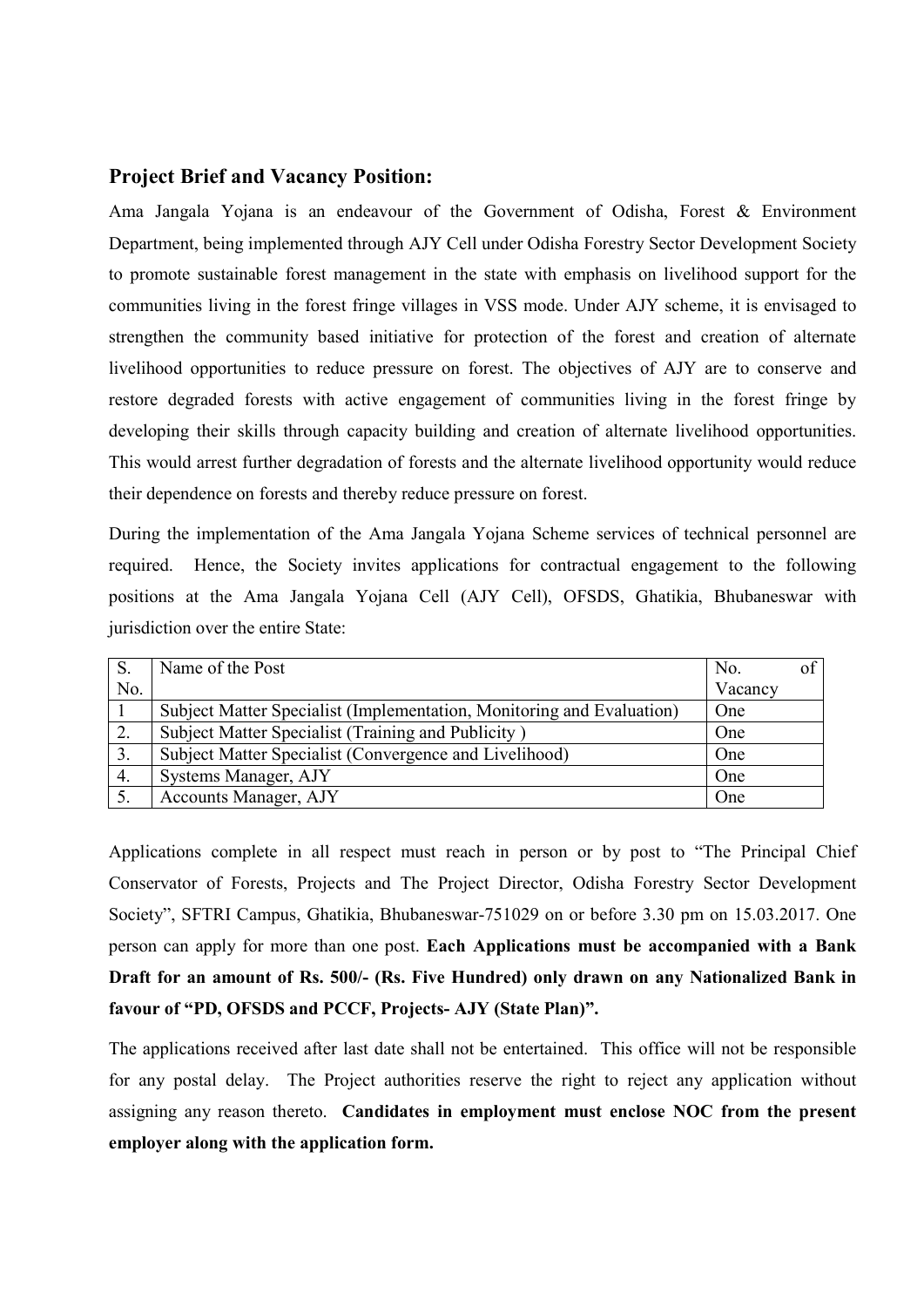**Job description and eligibility criteria for Subject Matter Specialist (IME) is as follows :** 

| Name of the                                                                                    | <b>Job Description</b>                                                                                                                                                                                                                                                                                                                                                  | <b>Qualification &amp; Experience</b>                                                                                                                                                         |  |  |
|------------------------------------------------------------------------------------------------|-------------------------------------------------------------------------------------------------------------------------------------------------------------------------------------------------------------------------------------------------------------------------------------------------------------------------------------------------------------------------|-----------------------------------------------------------------------------------------------------------------------------------------------------------------------------------------------|--|--|
| Post                                                                                           |                                                                                                                                                                                                                                                                                                                                                                         |                                                                                                                                                                                               |  |  |
| Subject Matter<br>Specialist<br>(Implementati<br>on, Monitoring<br>and<br>Evaluation-<br>IME). | Will deal with Implementation,<br>Monitoring and Evaluation.<br>Responsibilities<br>including<br>technical scrutiny of annual work<br>plans received from field units.<br>Facilitate timely release of funds<br>$\bullet$<br>to DMUs.<br>Scrutinizing and assessing the<br>$\bullet$<br>financial and technical feasibility<br>of IGA proposed by SHGs through<br>DMUs. | <b>Essential</b><br>Post Graduate Degree in Rural<br>Development/<br>Agriculture/<br>Forestry, with minimum 7 years<br>experience of working in Govt &<br>reputed non-Governmental<br>sector. |  |  |
|                                                                                                | Collect<br>disseminate<br>and<br>$\bullet$<br>information of resource based<br>IGAs to the field units pertaining<br>to marketing for IGA products.<br>Reviewing<br>and<br>monitoring<br>$\bullet$<br>progress of the implementation.<br>Compilation of the physical and<br>financial progress submitted by                                                             | Previous<br>experience<br>on<br>Monitoring<br>Planning,<br>and<br>Evaluation of programmes<br>$\sqrt{ }$<br>projects is essential.<br>Knowledge of working in various                         |  |  |
|                                                                                                | <b>DMUs</b><br>Developing the data base for<br>$\bullet$<br>programming,<br>planning<br>and<br>monitoring.<br>Will monitor the related field<br>$\bullet$<br>activities and tour as and when                                                                                                                                                                            | modules of MS Office Software<br>is essential.<br>Preferable                                                                                                                                  |  |  |
|                                                                                                | required<br>Any other works<br>may be<br>as<br>assigned.                                                                                                                                                                                                                                                                                                                | Previously may have worked in<br>a project/ program on Natural<br>Resource Management/ Project<br>of other similar nature                                                                     |  |  |
| Monthly<br>remuneration                                                                        | Rs.50,000/- (Consolidated)                                                                                                                                                                                                                                                                                                                                              |                                                                                                                                                                                               |  |  |
|                                                                                                | * DMU - Division Management Unit, FMU - Field Management Unit.                                                                                                                                                                                                                                                                                                          |                                                                                                                                                                                               |  |  |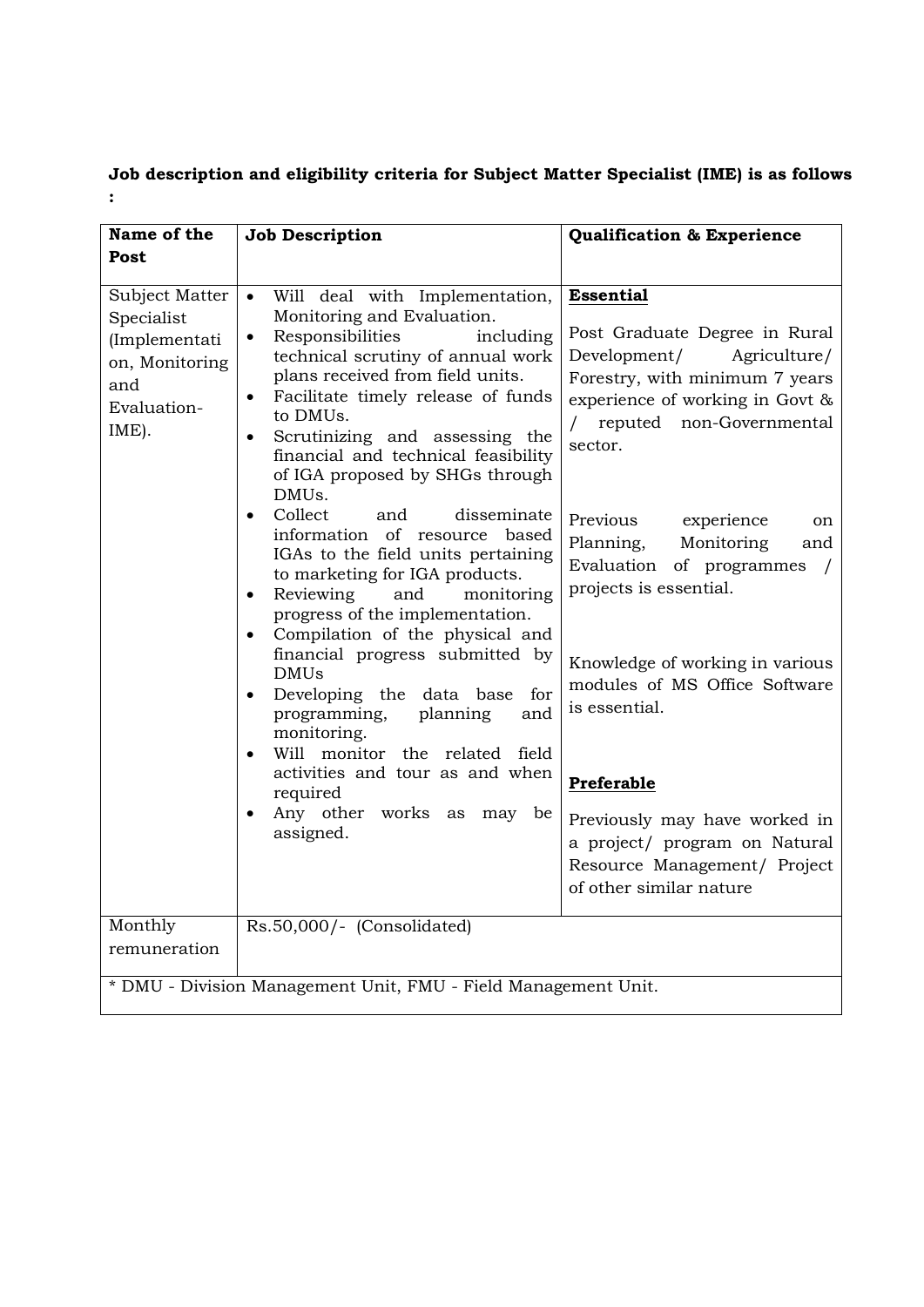| Name of the                                               | <b>Job Description</b>                                                                                                                                                                                                                                                                                                                                                                                                                                                                                                                                                                                                                                                                                                                                                                                                                                                                                                                                                                                                         | <b>Qualification &amp; Experience</b>                                                                                                                                                                                                                                                                                                                                                                                                                                                                                                                                                                                                                                               |
|-----------------------------------------------------------|--------------------------------------------------------------------------------------------------------------------------------------------------------------------------------------------------------------------------------------------------------------------------------------------------------------------------------------------------------------------------------------------------------------------------------------------------------------------------------------------------------------------------------------------------------------------------------------------------------------------------------------------------------------------------------------------------------------------------------------------------------------------------------------------------------------------------------------------------------------------------------------------------------------------------------------------------------------------------------------------------------------------------------|-------------------------------------------------------------------------------------------------------------------------------------------------------------------------------------------------------------------------------------------------------------------------------------------------------------------------------------------------------------------------------------------------------------------------------------------------------------------------------------------------------------------------------------------------------------------------------------------------------------------------------------------------------------------------------------|
| Post                                                      |                                                                                                                                                                                                                                                                                                                                                                                                                                                                                                                                                                                                                                                                                                                                                                                                                                                                                                                                                                                                                                |                                                                                                                                                                                                                                                                                                                                                                                                                                                                                                                                                                                                                                                                                     |
| Subject Matter<br>Specialist<br>(Publicity &<br>Training) | Organizing Trainings/<br>Work-<br>$\bullet$<br>shops/ Seminars for DMUs /<br>FMUs / VSSs in collaboration<br>with Partner NGOs.<br>Will prepare an annual training<br>$\bullet$<br>calendar for the entire state<br>Assist in preparation of Training<br>٠<br>Curriculum<br>Organize exposure visits<br>for<br>$\bullet$<br>DMUs, FMUs and VSS members.<br>Conduct post training evaluation<br>$\bullet$<br>Conduct / Coordinate<br>forest<br>$\bullet$<br>research in the field of ecology /<br>biodiversity / team improvement.<br>Conduct<br>Awareness<br>building<br>$\bullet$<br>campaign for the project in and<br>around AJY<br>Produce and deliver regular<br>$\bullet$<br>newsletter of AJY Progress<br>Produce regular progress report<br>for submitting to the GB, HPC of<br>OFSDS and the Government of<br>Odisha<br>Set up and Maintain website of<br>$\bullet$<br>AJY Cell in OFSDS<br>Will monitor the related field<br>activities and tour as and when<br>required<br>• Any other works as may be<br>assigned. | <b>Essential</b><br>Post<br>Graduate<br>Degree<br>in<br>Agriculture/<br>Mass<br>Communication / MBA with<br>minimum 7 years of experience<br>in Govt. or non-Governmental<br>sectors related to producing IEC<br>Material on Natural Resource<br>Management.<br>Expertise in designing,<br>planning, execution<br>and<br>monitoring, training modules<br>officials,<br>for<br>community<br>stakeholders and<br><b>NGO</b><br>is<br>essential.<br>Knowledge of work in various<br>modules of MS Office Software<br>is essential.<br>Preferable<br>Previous working experience of<br>at least 4 years in any project/<br>program related to extension<br>works and training in<br>any |
|                                                           |                                                                                                                                                                                                                                                                                                                                                                                                                                                                                                                                                                                                                                                                                                                                                                                                                                                                                                                                                                                                                                | project or program run by<br>government/<br>government<br>undertaking/ non-government<br>organization.                                                                                                                                                                                                                                                                                                                                                                                                                                                                                                                                                                              |
| Monthly<br>remuneration                                   | Rs.50,000/- (Consolidated)                                                                                                                                                                                                                                                                                                                                                                                                                                                                                                                                                                                                                                                                                                                                                                                                                                                                                                                                                                                                     |                                                                                                                                                                                                                                                                                                                                                                                                                                                                                                                                                                                                                                                                                     |
|                                                           | * DMU - Division Management Unit, FMU - Field Management Unit.                                                                                                                                                                                                                                                                                                                                                                                                                                                                                                                                                                                                                                                                                                                                                                                                                                                                                                                                                                 |                                                                                                                                                                                                                                                                                                                                                                                                                                                                                                                                                                                                                                                                                     |

#### **Job description and eligibility criteria for Subject Matter Specialist (Publicity and Training) is as follows :**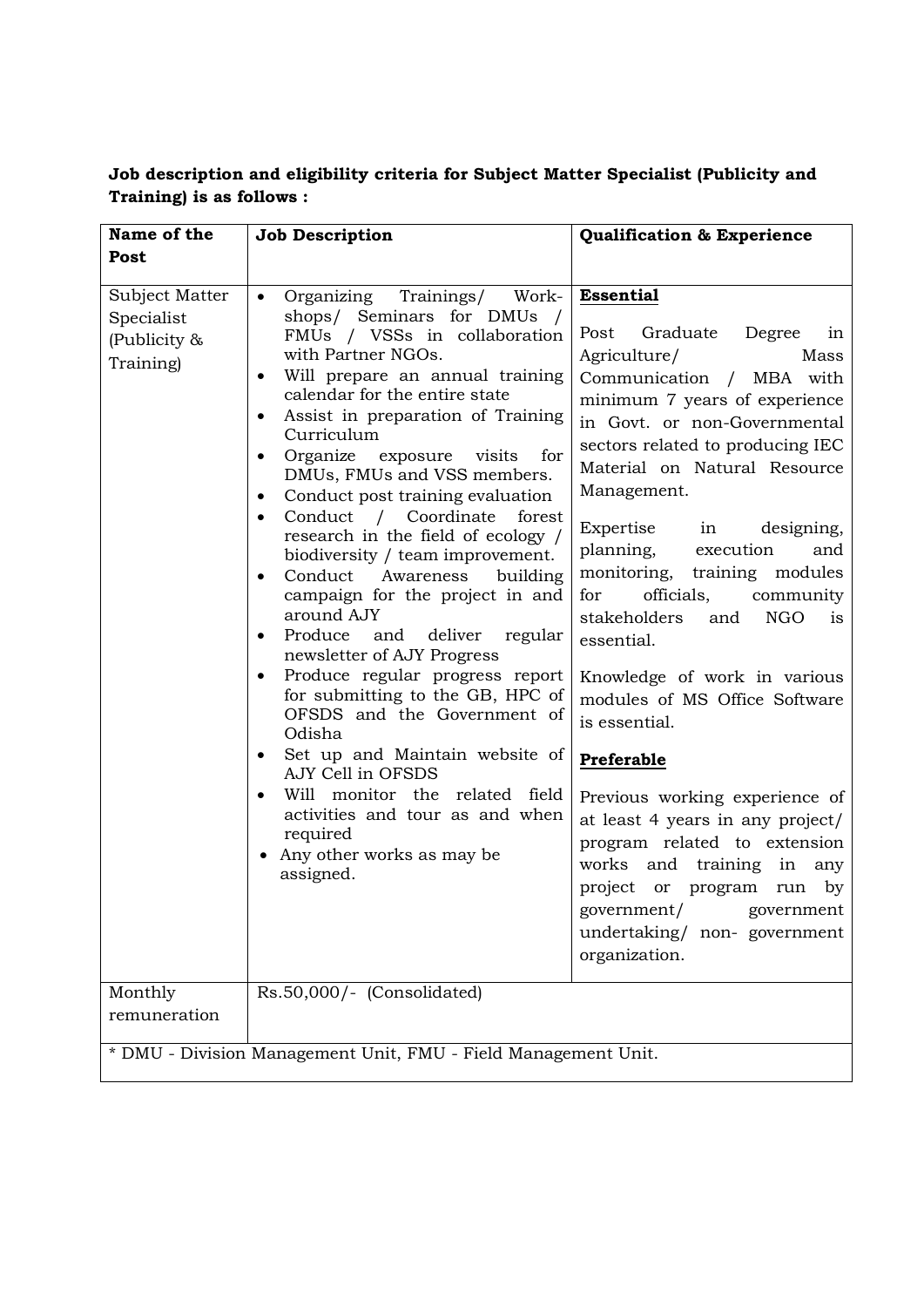#### **Job description and eligibility criteria for Subject Matter Specialist (Convergence and LLI) is as follows :**

| Name of the                                                                                   | <b>Job Description</b>                                                                                                                                                                                                                                                                                                                                                                                                                                                                                                                                                                                                                                                                                                                                                                                                                                                                                                                                                                                                                                                                                                                                                                                                              | <b>Qualification &amp; Experience</b>                                                                                                                                                                                                                                                                                                                                                                                                                                                                                                                                                                                                    |  |  |  |
|-----------------------------------------------------------------------------------------------|-------------------------------------------------------------------------------------------------------------------------------------------------------------------------------------------------------------------------------------------------------------------------------------------------------------------------------------------------------------------------------------------------------------------------------------------------------------------------------------------------------------------------------------------------------------------------------------------------------------------------------------------------------------------------------------------------------------------------------------------------------------------------------------------------------------------------------------------------------------------------------------------------------------------------------------------------------------------------------------------------------------------------------------------------------------------------------------------------------------------------------------------------------------------------------------------------------------------------------------|------------------------------------------------------------------------------------------------------------------------------------------------------------------------------------------------------------------------------------------------------------------------------------------------------------------------------------------------------------------------------------------------------------------------------------------------------------------------------------------------------------------------------------------------------------------------------------------------------------------------------------------|--|--|--|
| Post                                                                                          |                                                                                                                                                                                                                                                                                                                                                                                                                                                                                                                                                                                                                                                                                                                                                                                                                                                                                                                                                                                                                                                                                                                                                                                                                                     |                                                                                                                                                                                                                                                                                                                                                                                                                                                                                                                                                                                                                                          |  |  |  |
| Subject Matter<br>Specialist<br>(Convergence<br>and<br>Livelihood)<br>Monthly<br>remuneration | Assist in Annual Planning and<br>$\bullet$<br>implementation of Livelihood and<br>NTFP based Interventions<br>Design small business/enterprise<br>٠<br>for SHGs for income generation<br>and cluster promotion<br>Coordinate<br>for<br>inter-sectoral<br>$\bullet$<br>convergence<br>Design templates, guidelines and<br>manual monitoring and reporting<br>and capacity building in respect<br>of PRA, Microplanning, Livelihood<br>analysis and Income Generation<br>Activities<br>Coordinating with agencies like<br>٠<br>TDC, OFDC, ORAMAS<br>Collect<br>and<br>disseminate<br>information of resource based on<br>IGAs to DMUs and FMUs<br>Collect<br>disseminate<br>and<br>٠<br>of<br>pertaining<br>information<br>to<br>marketing for on IGAs to DMUs<br>and FMUs<br>Develop Guidelines for different<br>IGA activities<br>Scrutinize and give inputs for<br>of<br>improvement<br>Microplans<br>received from the field<br>Scrutinize<br>and<br>the<br>Assess<br>$\bullet$<br>financial and technical feasibility<br>of IGA Proposed by SHGs through<br><b>DMUs</b><br>Will monitor the related field<br>activities and tour as and when<br>required<br>Any other works as may be<br>assigned.<br>Rs.50,000/- (Consolidated) | <b>Essential</b><br>Post<br>Graduate<br>Rural<br>in<br>Development/ Forestry with a<br>minimum<br>of<br>7 <sup>7</sup><br><sub>of</sub><br>years<br>of<br>working<br>experience<br>in<br>Government<br>or<br>non-<br>government sectors.<br>Knowledge of work in various<br>modules of MS Office Software<br>is essential.<br>Preferable<br>Experience of 5 years or more in<br>designing<br>and<br>planning,<br>monitoring activities related to<br>Income generation at state level<br>as well as at grass- root level in<br>any project or program run by<br>government/<br>government<br>undertaking/ non-government<br>organization |  |  |  |
|                                                                                               | * DMU - Division Management Unit, FMU - Field Management Unit.                                                                                                                                                                                                                                                                                                                                                                                                                                                                                                                                                                                                                                                                                                                                                                                                                                                                                                                                                                                                                                                                                                                                                                      |                                                                                                                                                                                                                                                                                                                                                                                                                                                                                                                                                                                                                                          |  |  |  |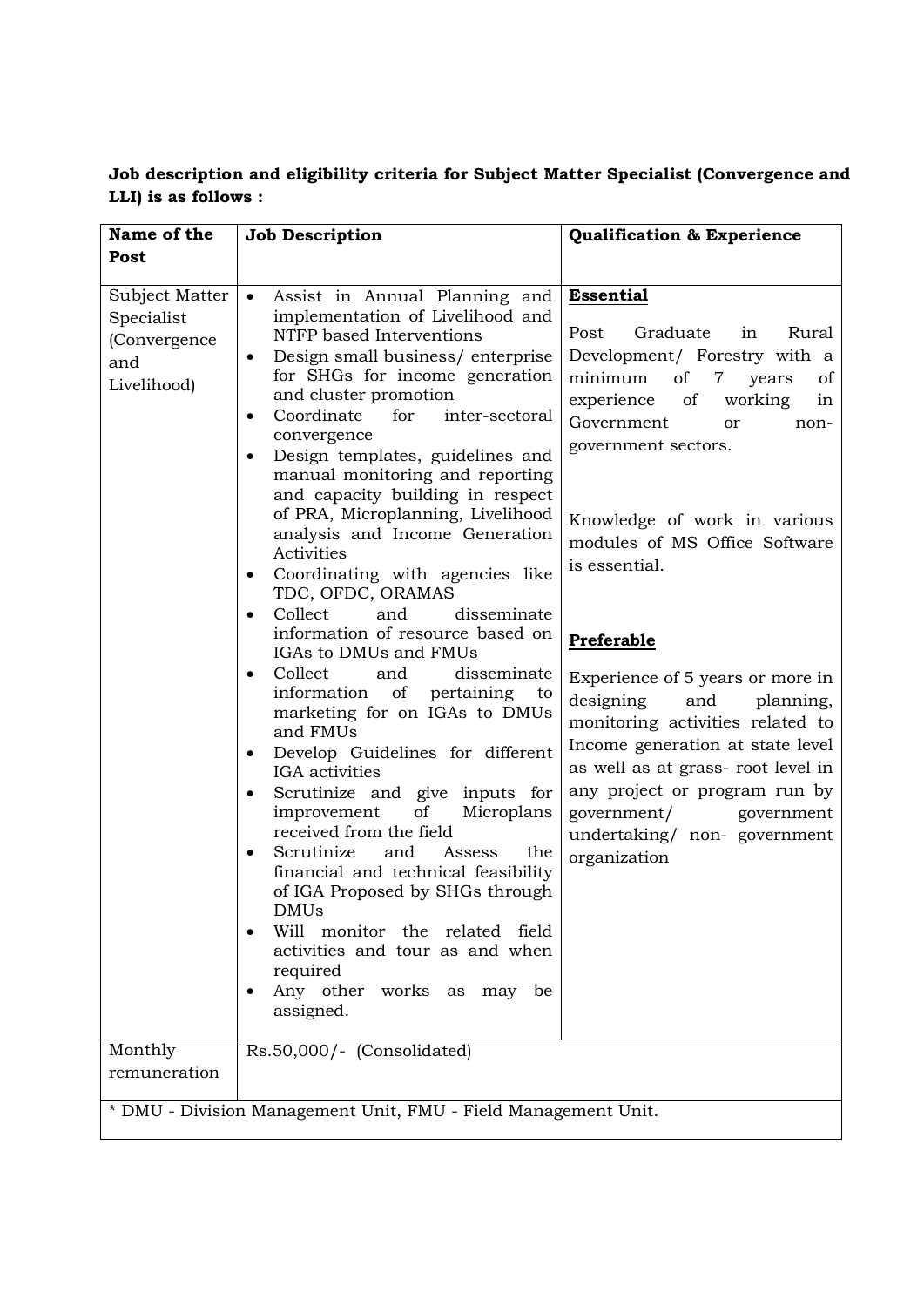| Name of the             | Job Description                                                                                                                                                                                                                                                                                                                                                                                                                                                                                                                                                                                                                                                                                                                                                           | Qualification &                                                                                                                                                                                                                                                                                                                                                                                                                                                                                                              |
|-------------------------|---------------------------------------------------------------------------------------------------------------------------------------------------------------------------------------------------------------------------------------------------------------------------------------------------------------------------------------------------------------------------------------------------------------------------------------------------------------------------------------------------------------------------------------------------------------------------------------------------------------------------------------------------------------------------------------------------------------------------------------------------------------------------|------------------------------------------------------------------------------------------------------------------------------------------------------------------------------------------------------------------------------------------------------------------------------------------------------------------------------------------------------------------------------------------------------------------------------------------------------------------------------------------------------------------------------|
| Post                    |                                                                                                                                                                                                                                                                                                                                                                                                                                                                                                                                                                                                                                                                                                                                                                           | <b>Experience</b>                                                                                                                                                                                                                                                                                                                                                                                                                                                                                                            |
| System<br>Manager       | > Assist PCCF, Project and PD, OFSDS;<br>APD and DPD $(A & F)$ .<br>$\triangleright$ Maintain systems equipment and<br>networks, system administrator, MIS<br>operation at all levels - PMU, DMU<br>and FMU.<br>$\triangleright$ Computer generated analytical MIS<br>reports, website and digital repository,<br>software inventory & maintenance.<br>$\triangleright$ Coordinate with SPMs/DPDs and<br>other stakeholders.<br>$\triangleright$ Assist APD/DPD in logistics and<br>protocols; O&M of Vehicles, Office,<br>Security,<br>Store,<br>Equipment,<br>Organizing<br>meetings<br>Office<br>and<br>events.<br>$\triangleright$ Will monitor the related field activities<br>and tour as and when required<br>$\triangleright$ Any other works as may be assigned. | <b>Essential</b><br>Bachelor of Arts/<br>Science with PGDCA<br>and working knowledge<br>of Visual Basic and MS<br>Word, PPT, Access in MS<br>Office<br><b>Experience</b><br>Minimum 10 years<br>experience in<br>Maintenance of LAN /<br>MIS/ Office systems<br>Preferable<br>Additional Knowledge on<br>Maintenance of office<br>systems and equipment<br>Knowledge of other<br>softwares and working<br>in program and projects<br>related to government/<br>government<br>undertakings/non<br>government<br>organizations |
| Monthly<br>remuneration | Rs.30,000/- (Consolidated)                                                                                                                                                                                                                                                                                                                                                                                                                                                                                                                                                                                                                                                                                                                                                |                                                                                                                                                                                                                                                                                                                                                                                                                                                                                                                              |

## **Job description and eligibility criteria for System Manager is as follows :**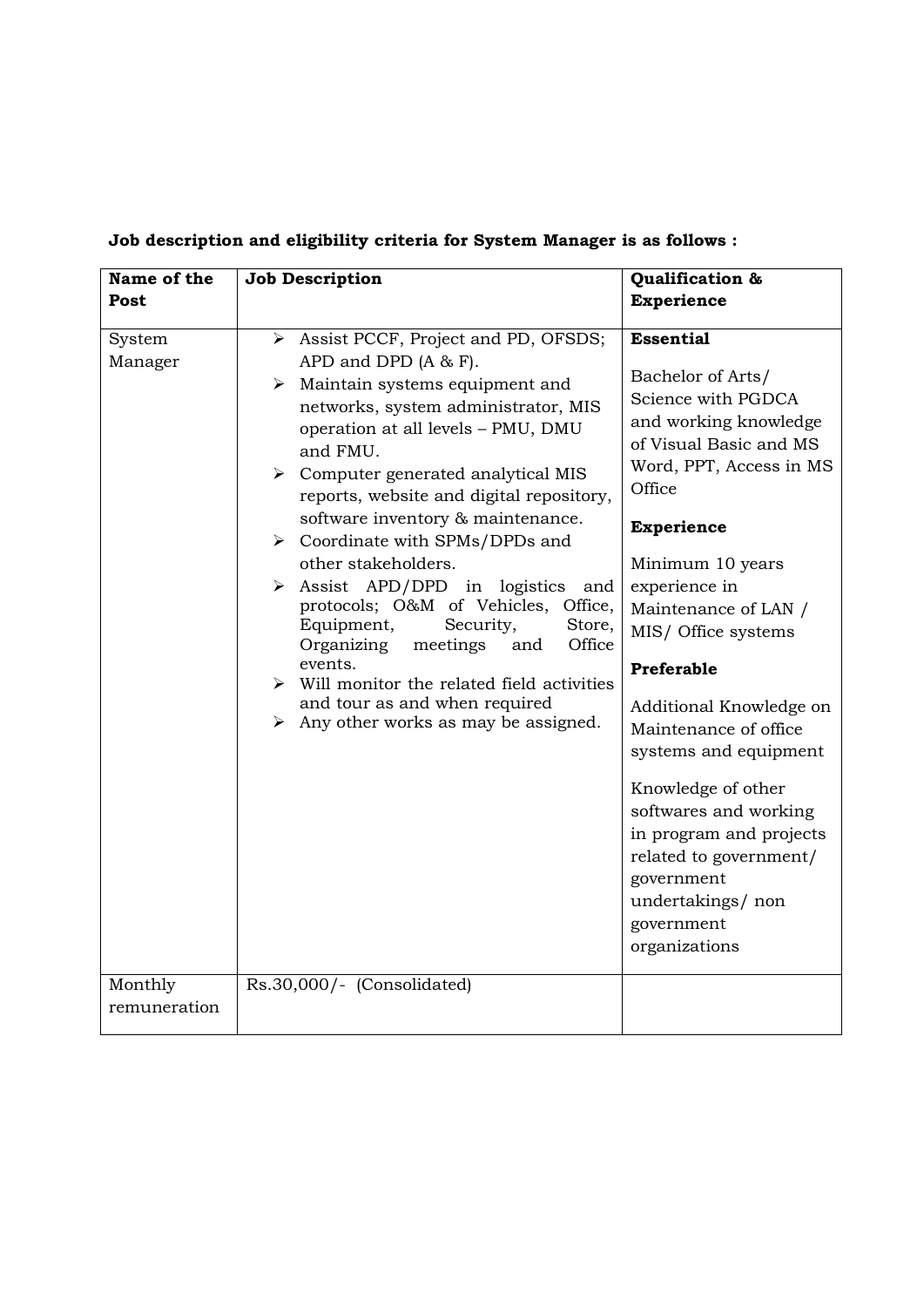| Name of the<br>Post     | <b>Job Description</b>                                                                                                                                                                                                                                                                                                                                                                                                                                                                                                                        | Qualification &<br><b>Experience</b>                                                                                                                                                                                                                                                                                                                                                                                                         |
|-------------------------|-----------------------------------------------------------------------------------------------------------------------------------------------------------------------------------------------------------------------------------------------------------------------------------------------------------------------------------------------------------------------------------------------------------------------------------------------------------------------------------------------------------------------------------------------|----------------------------------------------------------------------------------------------------------------------------------------------------------------------------------------------------------------------------------------------------------------------------------------------------------------------------------------------------------------------------------------------------------------------------------------------|
| Accounts<br>Manager     | Assist DPD, ensure timely budget/<br>➤<br>releases, utilization, SOEs / Claims and<br>Taxes.<br>$\triangleright$ Manage the maintenance of account in<br><b>TALLY Platform</b><br>Reconciliation of funds.<br>⋗<br>Facilitate & assist audits.<br>➤<br>Supervise Accounts.<br>➤<br>Ensure the expenditure is within the<br>➤<br>cost norms<br>$\triangleright$ Timely collection and deposits of<br>statutory taxes<br>Will monitor the related field activities<br>and tour as and when required<br>Any other works as may be assigned.<br>➤ | <b>Essential</b><br>CA - Inter with sound<br>knowledge in Computers<br>especially TALLY and<br>MS office etc.<br><b>Experience</b><br>At least 5 years<br>experience of working in<br>government &/ non<br>government organization<br>with double entry<br>system<br>Preferable<br><b>Experience of Auditing</b><br>the Accounts of<br>Government/<br>Government/<br>undertaking/Society &<br>working in projects of<br>other similar nature |
| Monthly<br>remuneration | Rs.35,000/- (Consolidated)                                                                                                                                                                                                                                                                                                                                                                                                                                                                                                                    |                                                                                                                                                                                                                                                                                                                                                                                                                                              |

**Job description and eligibility criteria for Accounts Manager is as follows :**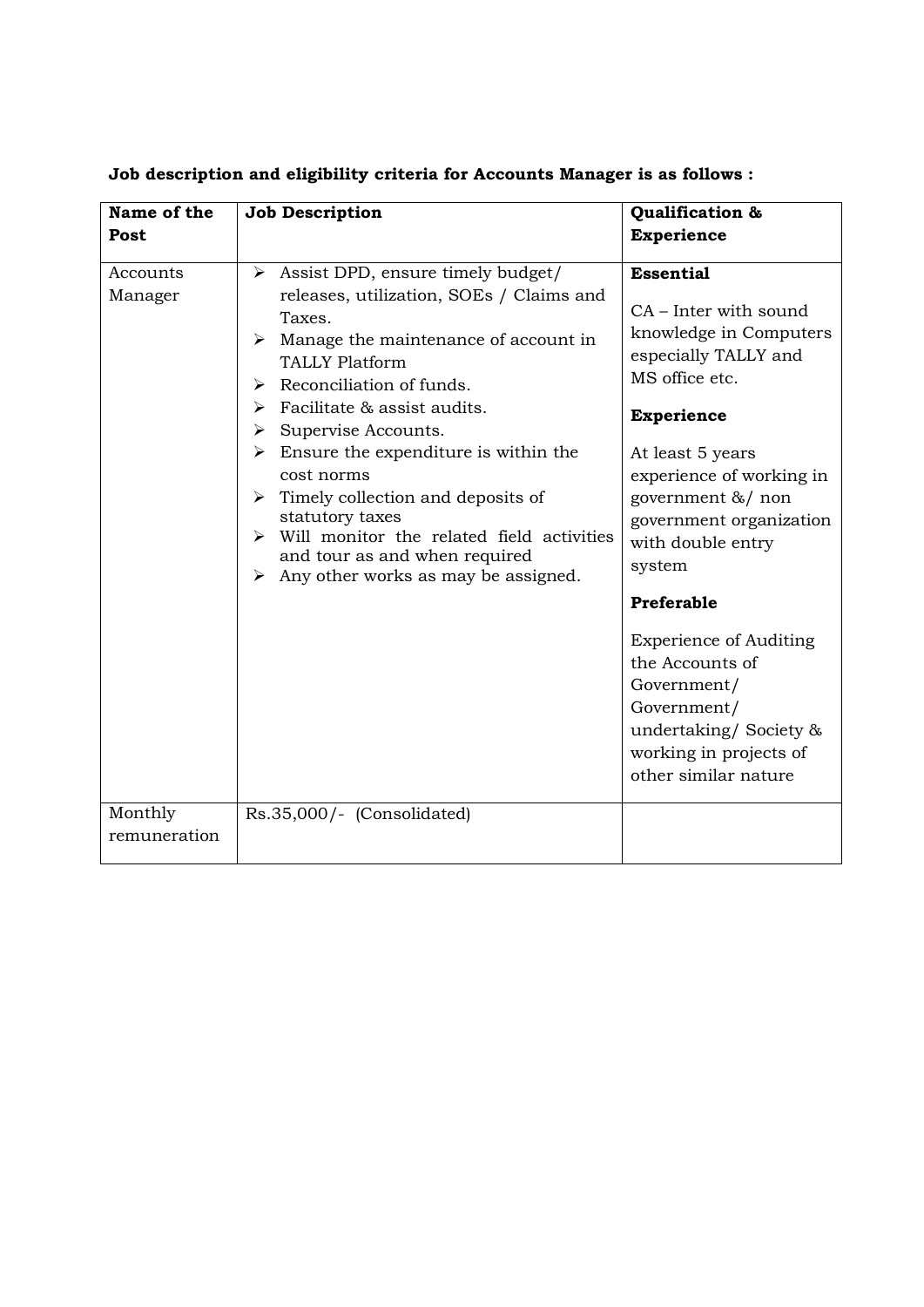**ODISHA FORESTRY SECTOR DEVELOPMENT SOCIETY** 

SFTRI Campus, At/Po-Ghatikia, Bhubaneswar-751 003





## APPLICATION FORM

| <b>Post Applied for:</b>                           |                         | <b>Subject Matter Specialist (IME) /</b>                                |                                             |                                                 |                 |                  |  |
|----------------------------------------------------|-------------------------|-------------------------------------------------------------------------|---------------------------------------------|-------------------------------------------------|-----------------|------------------|--|
| (Note: Use one<br>form for one                     |                         | <b>Subject Matter Specialist (Publicity and</b><br>Training) /          | <b>Attach a Self Attested</b><br>Photograph |                                                 |                 |                  |  |
| Post, Attach<br><b>Bank Draft for</b><br>each post |                         | <b>Subject Matter Specialist (Convergence and</b><br>$LLI)$ /           |                                             |                                                 | (3cmx4cm        |                  |  |
| <b>Applied and Tick</b><br>the post applied        |                         | <b>System Manager /</b>                                                 |                                             |                                                 |                 |                  |  |
| for)                                               |                         | <b>Accounts Manager</b>                                                 |                                             |                                                 |                 |                  |  |
|                                                    |                         |                                                                         |                                             |                                                 |                 |                  |  |
| 1. First Name:                                     |                         |                                                                         |                                             | Last name:                                      |                 |                  |  |
| 2. Date of Birth:                                  |                         |                                                                         |                                             |                                                 | 3. Sex:         |                  |  |
| (Certificate of proof to be attached)              |                         |                                                                         |                                             |                                                 |                 |                  |  |
|                                                    |                         |                                                                         |                                             |                                                 |                 |                  |  |
| 4. Present Contact Address:                        |                         |                                                                         |                                             | 5. Permanent Telephone No:<br>(STD Code) Number |                 |                  |  |
|                                                    |                         |                                                                         |                                             |                                                 |                 |                  |  |
|                                                    |                         |                                                                         |                                             |                                                 |                 |                  |  |
| <b>6. Permanent Contact Address:</b>               |                         |                                                                         |                                             | 7. Present Telephone No:                        |                 |                  |  |
|                                                    |                         |                                                                         |                                             | (STD Code)                                      |                 |                  |  |
|                                                    | <b>Office Number.</b>   |                                                                         |                                             |                                                 |                 |                  |  |
| 8. Email Address:                                  | <b>Mobile No:</b><br>9. |                                                                         |                                             |                                                 |                 |                  |  |
| 10. Computer Literacy:                             |                         |                                                                         |                                             |                                                 |                 |                  |  |
| Mention all software(s) known /used                |                         |                                                                         |                                             |                                                 |                 |                  |  |
|                                                    |                         | 11. Education: High school onwards, please list all your qualifications |                                             |                                                 |                 |                  |  |
| <b>Degree</b>                                      |                         | <b>Institute/Board</b>                                                  | Ye                                          | Division/                                       | <b>Subjects</b> | <b>Full/Part</b> |  |
|                                                    |                         |                                                                         | ar                                          | Marks (%)                                       |                 | Time /           |  |
|                                                    |                         |                                                                         |                                             |                                                 |                 | <b>Distance</b>  |  |
| <b>Matriculation</b>                               |                         |                                                                         |                                             |                                                 |                 | Learning         |  |
| +2 (Arts/Sci/Comm)                                 |                         |                                                                         |                                             |                                                 |                 |                  |  |
| +3 (Arts/Sci/Comm)                                 |                         |                                                                         |                                             |                                                 |                 |                  |  |
| P.G. (Specialisation)                              |                         |                                                                         |                                             |                                                 |                 |                  |  |
| <b>Professional</b>                                |                         |                                                                         |                                             |                                                 |                 |                  |  |
| <b>Others</b>                                      |                         |                                                                         |                                             |                                                 |                 |                  |  |
| 12. Employment Record:                             |                         |                                                                         |                                             |                                                 |                 |                  |  |
|                                                    |                         | Total years of post qualification experience                            |                                             |                                                 |                 |                  |  |
| Years of experience in Government                  |                         |                                                                         |                                             |                                                 |                 |                  |  |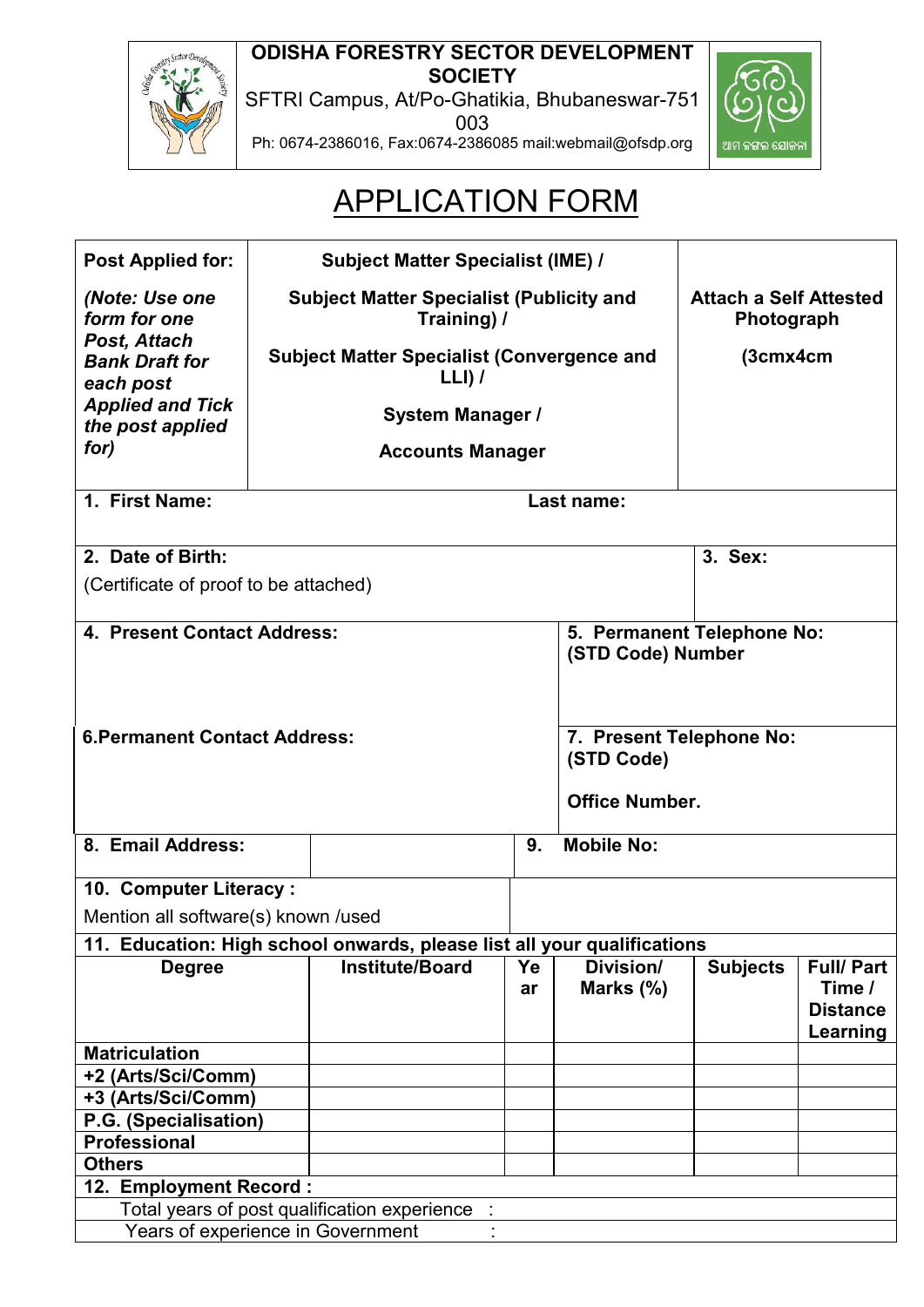| Page 2                   |                                                            |  |                                                                                           |      |        |
|--------------------------|------------------------------------------------------------|--|-------------------------------------------------------------------------------------------|------|--------|
|                          | 13. Level of Proficiency in computers                      |  |                                                                                           |      |        |
| <b>MS Office Program</b> |                                                            |  | <b>Ability to Use</b>                                                                     |      |        |
|                          | Poor                                                       |  | Fair                                                                                      | Good |        |
| <b>MS WORD</b>           |                                                            |  |                                                                                           |      |        |
| <b>MS POWER POINT</b>    |                                                            |  |                                                                                           |      |        |
| <b>MS EXCEL</b>          |                                                            |  |                                                                                           |      |        |
| <b>MS ACCESS</b>         |                                                            |  |                                                                                           |      |        |
| Other (please specify    |                                                            |  |                                                                                           |      |        |
|                          | 14. Employment History : (Use separate sheets if required) |  |                                                                                           |      |        |
|                          |                                                            |  | Starting with your present employment, list in reverse order all the employments you have |      |        |
| had in the space below:  |                                                            |  |                                                                                           |      |        |
| <b>Organization</b>      | <b>Designation</b>                                         |  | <b>Key Responsibilities</b>                                                               |      | Period |
|                          |                                                            |  |                                                                                           |      |        |
|                          |                                                            |  |                                                                                           |      |        |
|                          |                                                            |  |                                                                                           |      |        |
|                          |                                                            |  |                                                                                           |      |        |
|                          |                                                            |  |                                                                                           |      |        |
|                          |                                                            |  |                                                                                           |      |        |
|                          |                                                            |  |                                                                                           |      |        |
|                          |                                                            |  |                                                                                           |      |        |
|                          |                                                            |  |                                                                                           |      |        |
|                          |                                                            |  |                                                                                           |      |        |
|                          |                                                            |  |                                                                                           |      |        |
|                          |                                                            |  |                                                                                           |      |        |
|                          |                                                            |  |                                                                                           |      |        |
|                          |                                                            |  |                                                                                           |      |        |
|                          |                                                            |  |                                                                                           |      |        |
|                          |                                                            |  |                                                                                           |      |        |
|                          |                                                            |  |                                                                                           |      |        |
|                          |                                                            |  |                                                                                           |      |        |
|                          |                                                            |  |                                                                                           |      |        |
|                          |                                                            |  |                                                                                           |      |        |
|                          |                                                            |  |                                                                                           |      |        |
|                          |                                                            |  |                                                                                           |      |        |
|                          |                                                            |  |                                                                                           |      |        |
|                          |                                                            |  |                                                                                           |      |        |
|                          |                                                            |  |                                                                                           |      |        |
|                          |                                                            |  |                                                                                           |      |        |
|                          |                                                            |  |                                                                                           |      |        |
|                          |                                                            |  |                                                                                           |      |        |
| 15. Current Employment:  |                                                            |  |                                                                                           |      |        |
| <b>Job Description:</b>  |                                                            |  |                                                                                           |      |        |
|                          |                                                            |  |                                                                                           |      |        |
|                          |                                                            |  |                                                                                           |      |        |
| <b>Emoluments and</b>    |                                                            |  |                                                                                           |      |        |
| other allowance if       |                                                            |  |                                                                                           |      |        |
| any                      |                                                            |  |                                                                                           |      |        |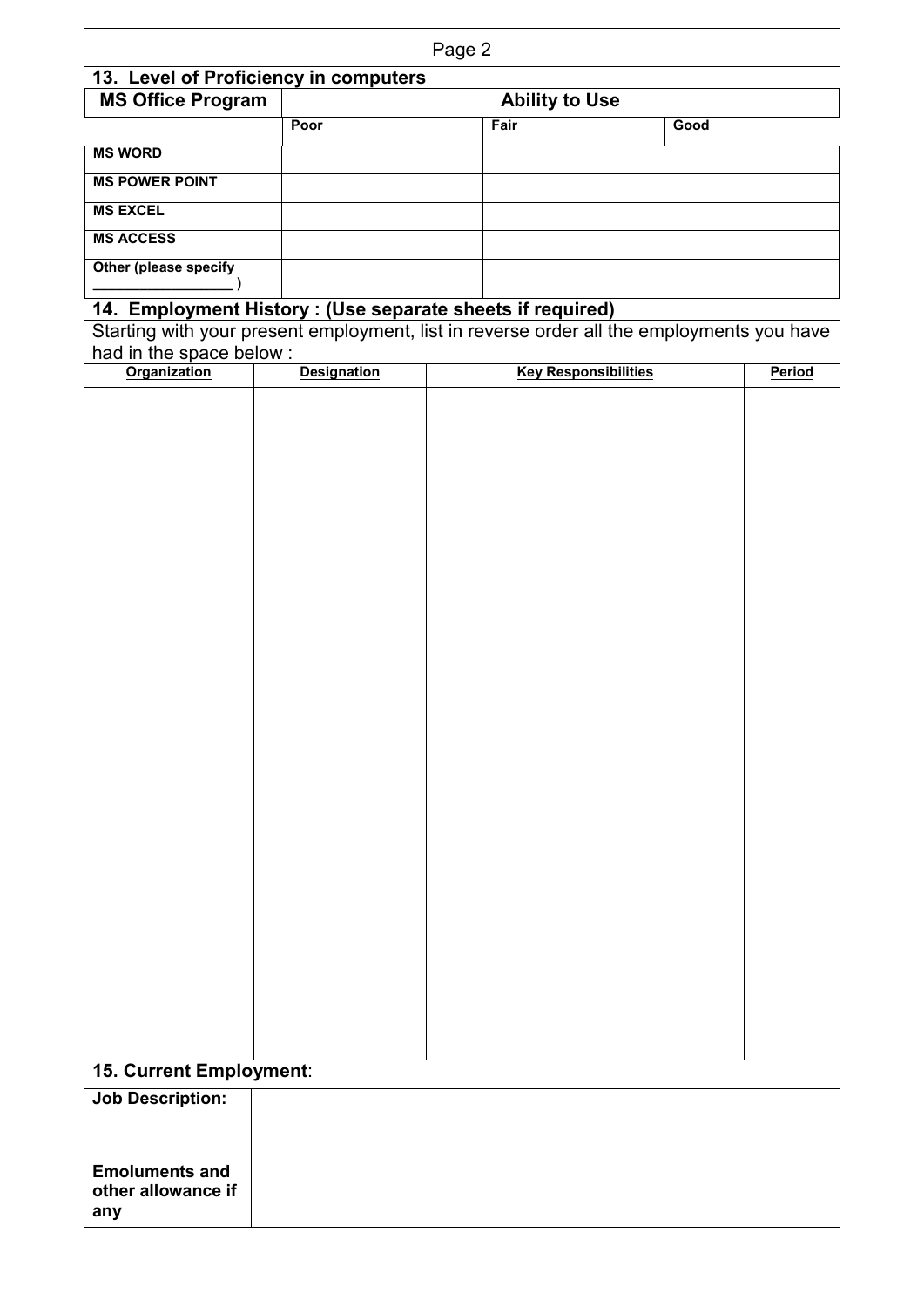|                                                                                                                                                                                                                                                                                                |      |                                  | Page 3                                                      |      |                        |      |      |                             |      |
|------------------------------------------------------------------------------------------------------------------------------------------------------------------------------------------------------------------------------------------------------------------------------------------------|------|----------------------------------|-------------------------------------------------------------|------|------------------------|------|------|-----------------------------|------|
| 16. Relevant Experience: Please highlight relevant experience possessed by you                                                                                                                                                                                                                 |      |                                  |                                                             |      |                        |      |      |                             |      |
| relating to key aspects of the job in the space below:                                                                                                                                                                                                                                         |      |                                  |                                                             |      |                        |      |      |                             |      |
| Job Component                                                                                                                                                                                                                                                                                  |      | <b>Organization (Please also</b> | provide details<br>of exposure/<br>responsibilities Handled |      |                        |      |      | <b>Exposure (in months)</b> |      |
|                                                                                                                                                                                                                                                                                                |      |                                  |                                                             |      |                        |      |      |                             |      |
| 17. Medical History: Please give details of major health disabilities (covering congenital<br>disorders, physical or mental disabilities of any sort, cardiac or pulmonary disorders,<br>$etc.$ ):                                                                                             |      |                                  |                                                             |      |                        |      |      |                             |      |
| 18. Joining Time: Please confirm your ability to relocate/ be at OFSDS Head Office and<br>join within one month of selection. In case of any constraint - please elaborate in the<br>space provided:<br>In case of already employed person(s), NOC from present employer is to be<br>attached. |      |                                  |                                                             |      |                        |      |      |                             |      |
| 19. Language Proficiency: Please confirm oral and written proficiency in languages<br>known to you. Your assessment shall be tested at a later stage):                                                                                                                                         |      |                                  |                                                             |      |                        |      |      |                             |      |
| Language                                                                                                                                                                                                                                                                                       |      | <b>Ability to Converse</b>       |                                                             |      | <b>Ability to Read</b> |      |      | <b>Ability to Write</b>     |      |
|                                                                                                                                                                                                                                                                                                | Poor | Fair                             | Good                                                        | Poor | Fair                   | Good | Poor | Fair                        | Good |
| <b>English</b>                                                                                                                                                                                                                                                                                 |      |                                  |                                                             |      |                        |      |      |                             |      |
| Hindi                                                                                                                                                                                                                                                                                          |      |                                  |                                                             |      |                        |      |      |                             |      |
| Oriya                                                                                                                                                                                                                                                                                          |      |                                  |                                                             |      |                        |      |      |                             |      |

**Other (please specify** 

 $\overline{\phantom{a}}$